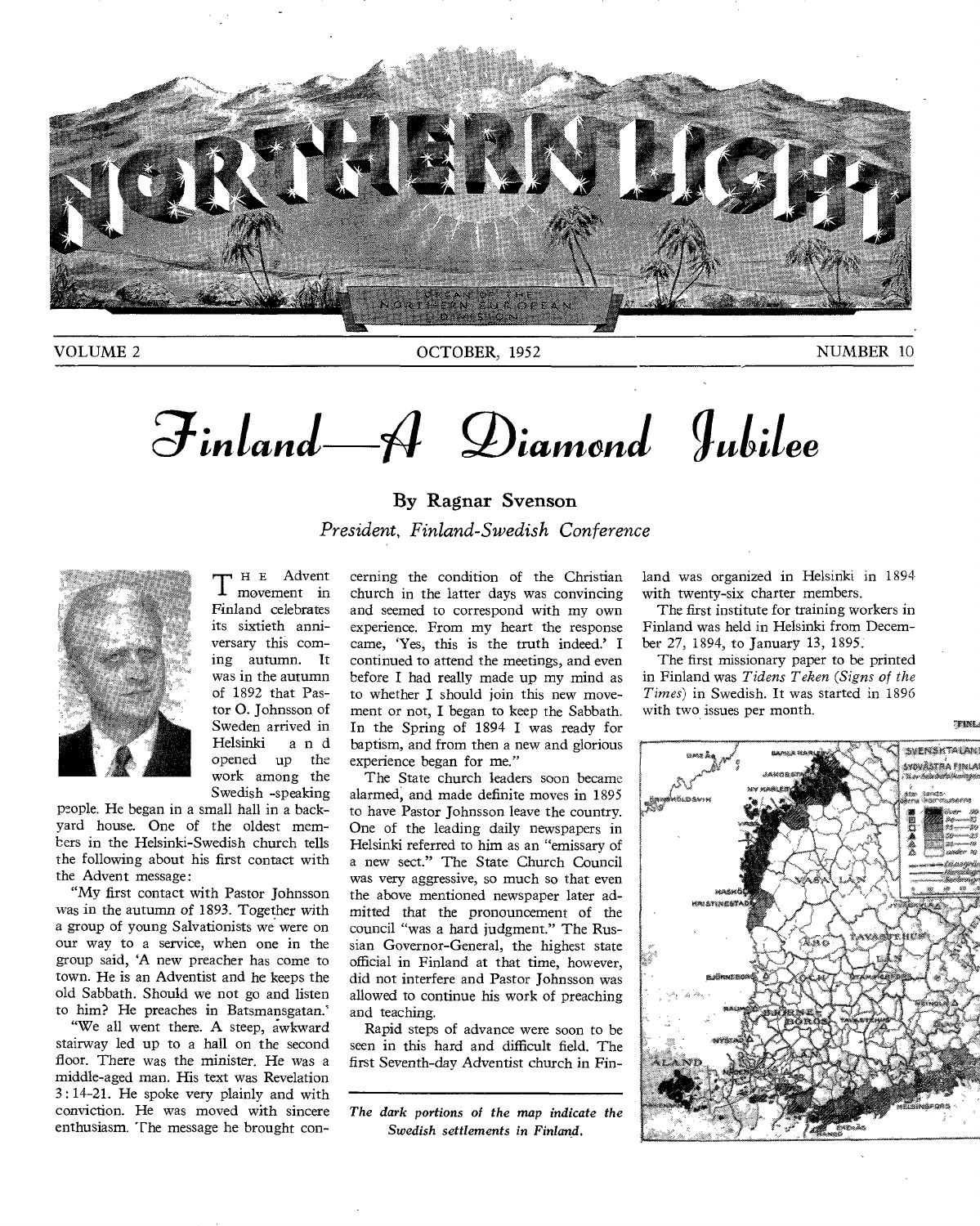The first annual general meeting for Adventist believers was held in Helsinki in the summer of 1896 with about forty members present.

Fifteen colporteurs were already actively engaged in spreading the Advent message through our literature, and they sold not fewer than 14,000 bound books in 1896.

Brother 0. Johnsson laboured untiringly in Finland during the years 1892 to 1898. He was then succeeded by Pastor John Hoffman, who came from the United States of America and remained in Finland until 1906.

In 1901 another worker, Pastor Fred Anderson, arrived from America, and he was chosen as leader of the Finland mission, when Brother Hoffman left. Brother Anderson organized three new churches in Swedish-speaking centres of Finland. It was also under his leadership that the Advent message began to be preached in Finnish. Two young men, Hugo Mikkonen and Nestor Svander were the first to preach directly in Finnish. At this time young men were sent abroad for an education in our own schools in England, Germany, and Sweden.

One of the brethren who entered the work in Finland during Brother Hoffman's time of leadership, Otto Höglund, is still in active service. He is a colporteur-evangelist. He started in the colporteur ministry in 1902. For fifty long years he has faithfully served both as a colporteur and as a successful leader of the colporteur work in Finland. In spite of his age, Brother Höglund is still very active as a full-time colporteur. One of his last weekly reports registered sixty-three hours. Only two colporteurs out of the 154 in Finland that same week



*Basrnansgatan 25, Helsingfors—the backyard house where the Advent Message was first preached in Finland.* 

held a higher hour record than Brother Höglund. During his many years of service he has helped to spread thirty-six different truth-filled books in Finland.

Another worker from the early days in Finland is Pastor 0. Angervo, now editor in the Swedish Publishing House in Stockholm. He was called to Finland in 1905, and served eleven years altogether in two different periods. He was the only Swedish worker in Finland who learned the Finnish language. He also spent much time in working for the Finnish-speaking population. He served as principal of the Missionary Training School in Finland for several years. Regarding his impressions from the beginning of his work in Finland, Brother Angervo, says, "The old-time piety and reverence for the Word of God and holy things made a lasting impression on me, when I came to Finland. For instance, I remember the farmer who removed his hat from his head when I introduced to him the book *Steps to Christ,* while he was working in the field. I remember also the professor in Helsinki, who, unconcerned about the things of this world, its honour and riches, chose rather to share his lot with the poor and insignificant Advent people, in humble obedience to the present truth that was preached."

The Finnish Conference was organized in 1909. At that time there were 160 members in four churches. Pastor L. Muderspach, from Denmark, was called to serve as president. He laboured in Finland until 1914. Greater progress was evident from then on, and more active work was done in the Finnish language.

About this time the young brethren who had studied abroad, returned. Three of these brethren, who will always be mentioned together in this connection, are A. Rintala, V. Kohtanen, and K. Soisalo. At this time the Swedish-speaking constituency also had the joy of seeing one of their own young men, Assian Rautelin, join the staff of workers in the conference. This brother, however, was laid to rest after a very few years of service.

Pastor C. 0. Carlstjerna from Sweden was called to the leadership after Brother Muderspach. He served ably from 1914 to 1917. Then toward the close of the first World War and during the difficult years of the civil war, Professor V. Sucksdorff, a lay brother, was appointed leader. Brother Sucksdorff was held in high esteem in wide circles, and among all classes of people. The work among the Finnish-speaking people made good progress at this time. The evangelists and ministers preached



*Pastor 0. Johnsson brought the Advent message to Finland in 1892.* 

with power, and God gave His blessing to the spoken word.

In 1919 Pastor C. Gidlund from Sweden joined the force of workers in Finland, and he gave himself to the Swedishspeaking people, who had been neglected for a number of years. A new day began in earnest in both languages in Finland, and many churches were raised up. Brother Gidlund served ten years in Finland, and many accepted the truth through his ministry.

In 1921 Pastor A. Rintala was elected president, and he served until 1932, when he was called to serve as principal of the new training school at Toivonlinna. In 1929 the conference was divided on linguistic grounds into a Finnish and a Swedish conference. Brother C. 0. Carlstjerna was called back to Finland again to serve as president of the newly organized Swedish Conference. Brethren A. Rintala, V. Kohtanen, and K. Soisalo served as presidents of the Finnish Conference for various periods until 1946, when the conference was divided in two with Pastor T. Seljavaara as president of the East Finland Conference, and Pastor A. Arasola as president of the West Finland Conference.

Pastor A. Blomstedt was called to succeed Brother Carlstjerna in the Swedish Conference in 1932, and he served efficiently until 1937, when he was called to the leadership of one of the conferences in Sweden. The Union Conference president looked after the interests of the conference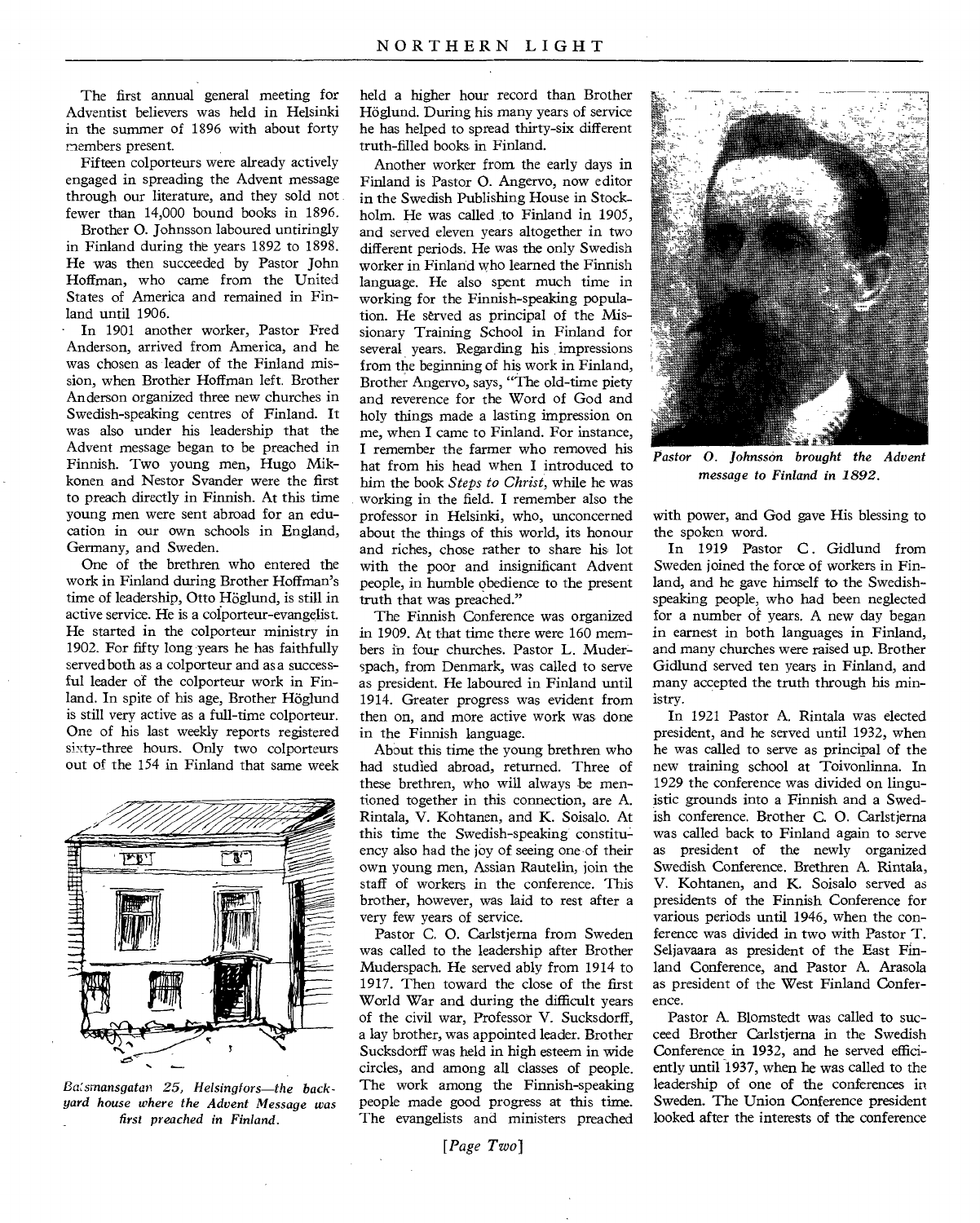for a year, and in 1938 Pastor John Larsson was chosen as leader. Brother Larsson served very faithfully and courageously all through the difficult war years, and returned to Sweden in 1946, when the writer was asked to come back to Finland again to take over the leadership of the Swedish conference, where he had earlier served several years as an evangelist and pastor.

In Finland a great spirit of revival and awakening has been manifest both during the late war and after. This has especially been seen in the Finnish-speaking fields, where the workers have had large multitudes attending the meetings and many souls have been won for the truth of God.

As we face this important anniversary, remembering that when Brother Johnsson went to Finland sixty years ago there was only one known Seventh-day Adventist in all.Finland, and that now there are about 5,000 who rejoice in the blessed hope, we take courage. One lone minister then, and now there is a large corps of courageous workers who are preaching the Advent message to the people in Finland.

We thank God for what He has made possible during these years in Finland. We have now a good training school for our youth, a growing publishing work and two Bible Correspondence Schools to meet the needs of the two peoples living in Finland. We have also seen how churches and chapels have been built in different places. The people have had a mind to work, and God has blessed their humble efforts. It is with thankfulness that we look back on the past, and with courage and confidence that we look forward.

We rejoice because of the faithful work that the Lord's servants have rendered in various ways during these sixty years. We sincerely pray that the living flame on the altar of sacrifice may continue to burn in each of our hearts until the work is finished, for we know that we have only a short time left in which to work.

#### **-4-**  ROBBING GOD

"Bur while He pronounces a blessing upon those who bring in their tithes, He pronounces a curse upon those who withhold them. Very recently I have had direct light from the Lord upon this question, that many Seventh-day Adventists were robbing God in tithes and offerings, and it was plainly revealed to me that Malachi has stated the case as it really is. Then how dare any man even think in his heart that a suggestion to withhold tithes and offerings, is from the *Lord?"—Testimonies to Ministers,* page 60.

# **TOIVONLINNA—The Castle of Hope**

# By Dr. H. Karstrom, *Principal*

 $S_{1917}^{INCE}$  the year 1917 we have had our own mission school in Fin-

school was conducted in a small villa in the town of Hameenlinna (Tavastehus) in Central Finland, but from 1932 it has been situated here in this lovely



place near the sea coast of south Finland, about twenty-four kilometres from ,the town of Turku (Abo).

The school has a four-year course corresponding to a secondary school. The students come to us after they have completed six years in a Folk's school. We are happy that we have our own school, for it has been a great blessing to our people and our work in Finland. Never have we lacked students. Our largest enrolment was in 1948-1949 when 161 were in attendance. This was far too many for the limited accommodation we had. Last year we had 102, and a very good school year. Twentyone students graduated.

A ministerial course was introduced for the first time last year and was sponsored by Pastor A. Y. Rintala. Brother Rintala has been a very successful minister for many years here in Finland, and he has also been conference president, principal of the school, and union president. Nine students attended his classes. We all felt that the Spirit of God was working

in a special way. We hope that many of our good Advent youth who desire to enter the work of God will avail themselves of this ministerial course. We feel sure it will be a great blessing to the work in Finland, and will enable us to send some of our young people into the mission field.

The plan is that the ministerial course shall be two school years, and that the students who finish will then be able to go to the senior college in England as soon as it opens. In this way it will be possible for our Finnish young people to go out to the mission fields, for we know that quite a few have already been looking forward to this for a number of years. May God richly bless the plans laid for the senior college and may it soon be a reality.

Besides the usual subjects taught, the students have two hours of practical work daily. Some do not mind working three or even four hours a day. The work done is of great value to the school and it also helps the students with some of their expenses. We have not been able to offer any particular trade so far, but the girls learn domestic arts and sewing. They weave rugs, curtains, table cloths and many other fabrics, while the boys do metal work, carpentry, building, and gardening.

During the school year the students meet each morning at 6.30—half an hour before their school work commneces—for worship and prayer. We have also been holding several meetings in our neighbourhood. As a result, three precious souls have connected with the church, among them a very fine boy who has just taken his pre-



*[Page Three]* 

*Toivonlinna, t* h *e Finland Mission School.* 

THE CASTLE OF **HOPE**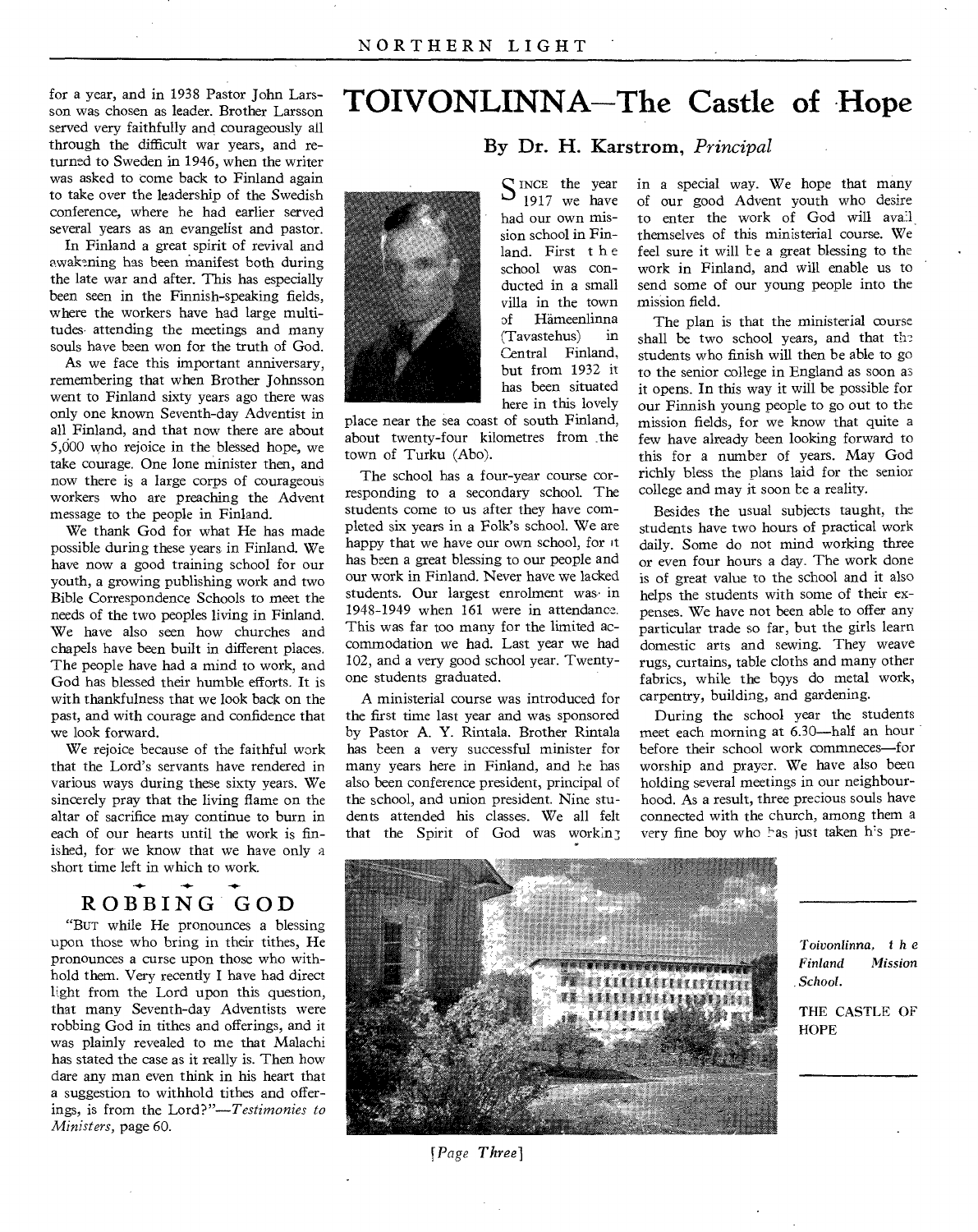

*Toivonlinna — the home of the summer sanitarium.* 

ing of songs and music, or else games down by the lake. We are happy to see how the guests enjoy these simple entertainments.

We are very grateful that the Advent message has reached our little northern country with its four million inhabitants, and that we have such a fine place as Toivonlinna for our school. Our prayer is that this place may be a stronghold for our youth as well as for our summer guests, and that all may bear witness to the Advent message which we love so dearly.

**-4.** 

# AROUND THE CONFERENCES - 2

ON the evening of June 12th, Pastors W. B. Ochs, A. F. Tarr, and the writer, set sail for the little country of Finland, or Suomi, as the Finns call it. Songs about Finland call her the Land of the Thousand Lakes, but in reality that thousand multiplied by forty comes nearer the truth. In the interior of the country these lakes form an immense network of waterways permitting hundreds of miles of travel by river steamer, boat, barge or raft.

As our steamer from Stockholm chugged along through the night we passed countless wooded islands, some just promontories jutting out of the water, while others were much large and fairly well populated. These islands estimated at no fewer than 30,000, constitute the densest archipelago in the world.

We could have remained on deck throughout the night watching the beautiful panorama before us and spotting little centres of activity along the broken coastline, for it was summer time and the days seemed to melt into each other through only short periods of twilight. However,

liminary examination. Six students were baptized last school year. May the Lord richly bless these precious souls.

Immediately at the close of school we had our colporteur institute. About 140 colporteurs were in attendance, and the institute proved very helpful and instructive.

After this institute everything had to be prepared for the summer sanitarium which was due to open on June 4th. Many of the colporteurs helped in this important work. More than eighty gave one day's free help toward our sanitarium. I think this was another fine example of the sacrifice of our Advent people.

We have had a summer sanitarium at our school since 1933. Usually we open about June 1st and close on August 31st. During the five years of the war we had to close down because of shortage of food. At our

as possible. We serve no meat, but we have had to use some fish, especially at the beginning of the summer when vegetables are so very difficult to procure in these northern countries. The guests have usually been very well satisfied with their food, and like the sanitarium as a whole. Many who have been accustomed to meat say they enjoy the good vegetarian food, and have even tried to do with less meat on their return home. Some say they have made quite a success of it with the help of the recipes which our good cook has provided for them.

On Sunday and Wednesday nights we usually have devotional services or health lectures for the guests. These services are listened to with good attention, as are the Friday evening services. The social programmes on Saturday nights are always popular. These take the form of an even-

|                              | 1948       | 1949                    | 1950 | 1951      |
|------------------------------|------------|-------------------------|------|-----------|
| Patients received            | 186        | 362                     | 357  | 354       |
| Number ward days             | 2898       | 5433                    | 5824 | 5667      |
| Number ward days per person  | 15.7       |                         | 16.3 |           |
| Approximate patients per day | 35.3       | 59.05                   | 63.3 | 63        |
| Transactions                 | £3258.12.6 | £4987.12.10 £6329.14.10 |      | £9595.5.7 |

sanitarium we use the same well-known physical therapy treatments as are given at our Skodsborg Sanitarium.

In 1948 our summer sanitarium opened once again, and we had forty guests. Since the new school building has been finished, we have had eighty to ninety guests. The following are some interesting facts about the sanitarium :

During the past summers, Brethren Onni Kari-Koskinen and Leo Hirvonen and Sister Eila Jutila have been the attending doctors.

We have endeavoured to follow the guidance of the Spirit of prophecy as far *Toivonlinna—the fine*  group *of* young *people in the 1952 graduating class.* 



*[Page Four}*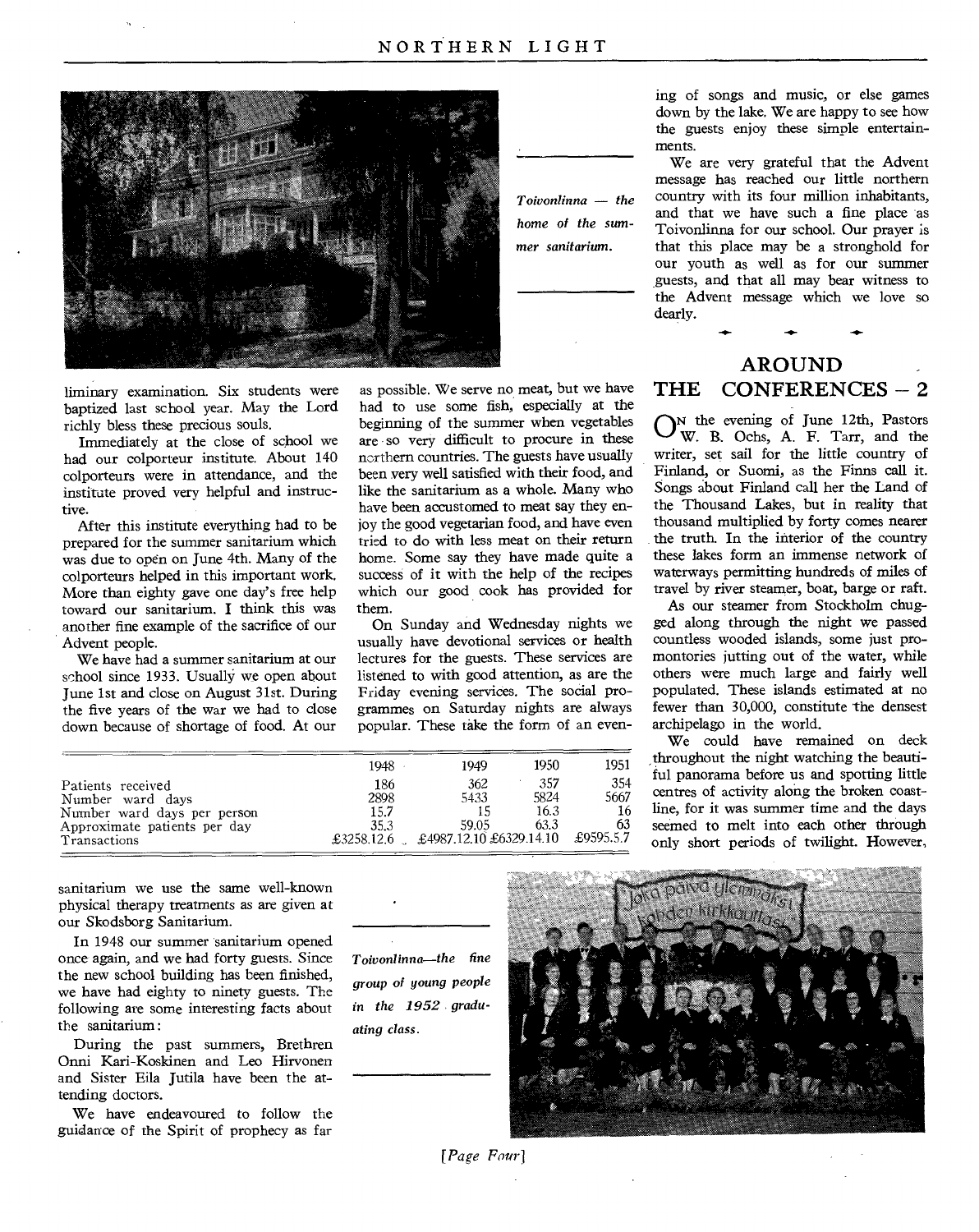the next day was to be a busy one, and long periods without sleep can be exhausting to the traveller. So we left the enchanting scene and, in broad daylight, sought repose in our cabins.

Early the following morning we arrived in Turku, the old capital of Finland, and the home of both the Turku University and the Swedish Academy, two of the three universities in the country. University education is open to every citizen in this progressive land, while some seventy-four residential Folk High Schools supply those between sixteen and twenty-five with education along other lines. Then there are the model kindergarten and nursing schools which have won for Finland the title of the Children's Paradise.

Most of our workers in this part of the field had already left for Tampere, in the north, where the North Finnish session was due to open that day. We planned to go north too, but first wished to pay a flying visit to our Finnish school at Toivonlinna. Dr. and Mrs. Karström had made arrangements for our quick transport out to the school, and on our arrival we were given a warm welcome.

The campus was astir with activity, for the rooms which had housed the hundred students during the school year were now being turned into neat little bedrooms in preparation for the guests of the summer sanitarium. Of particular interest were the home-spun curtains, tablecloths, b e d covers, and rugs, all looking so bright and fresh, and all the handiwork of the students in the industrial arts class. Beds, chairs, and tables, so clean and cheerful in their new coats of paint, were the products of the woodwork class. So the school is able to furnish its summer venture at comparatively little cost.

A fine work is being done by the staff

*Tampere Church; where the North Finnish Conference was in session. The flags which wel-*

*comed the delegates included the American flag in honour of the General Conference representative and the British flag for the Division representatives.* 



of Toivonlinna in training the Advent youth of Finland for service, as was evidenced later at the conference session by the encouraging reports of some of their old students now in the field.

Being a professor of bio-chemistry at the Turku University, Dr. Karström gave us some very interesting information regarding the *growing* tendency of present-day science to uphold more and more the wonderful health principles to which we as a denomination are heirs.

After sampling the wholesome wholemeal bread served on the school table, we were interested to see the floor mill which the school operates in order to ensure the very best quality wholemeal for the students' consumption. We also made passing acquaintance with the famous Sano or Finnish baths, while outside all around us were beautiful views of woodlands, lakes, and streams.

Time passed all too quickly and we were once more on our way by bus to Tampere, headquarters of our North Finnish Conference. On arrival we found the fine new Tampere church, which was dedicated just a year ago, filled to overflowing, for the meetings had already commenced.

Almost from the moment we entered the church we felt a wonderful bond of fellowship with these sincere, earnest people who have such an intense love for the things of God. Throughout the conference the sweet influence of the Holy Spirit seemed to envelop us. Prayer meetings were a special joy when not a second was wasted as souls poured forth their love, loyalty, and gratitude to their Maker.

On Sabbath afternoon the testimony meeting brought a wonderful refreshing, as many from among the great throng of possibly a thousand came forward to speak before the microphone. Positively thrilling were the experiences related of victory over sin, of divine healing, and of comfort in time of most severe trials. One dear sister had had the bitter experience of losing two of her children through starvation, but here she was praising the Lord for others which she now had. Some wept for joy as they spoke of blessings received, others bore testimony by singing, accompanying themselves softly on the *guitar, an* instrument used to great effect in Finland. Time was the only factor that could stop this outpouring of feeling from this devoted congregation.



*Lady evangelists who are sounding the Loud Cry in Finland.* 

The services throughout the conferences were greatly enriched by the singing of the youth choirs, while an ensemble of *ten* or twelve guitars played a tender, lilting accompaniment to their beautiful songs of Zion.

Another interesting feature at this spiritual feast was the presence in our midst of a fine group of lady evangelists. One was not surprised at this for Finland was the first country in the world to grant equal suffrage to woman. These young sisters had

*[Page Five]*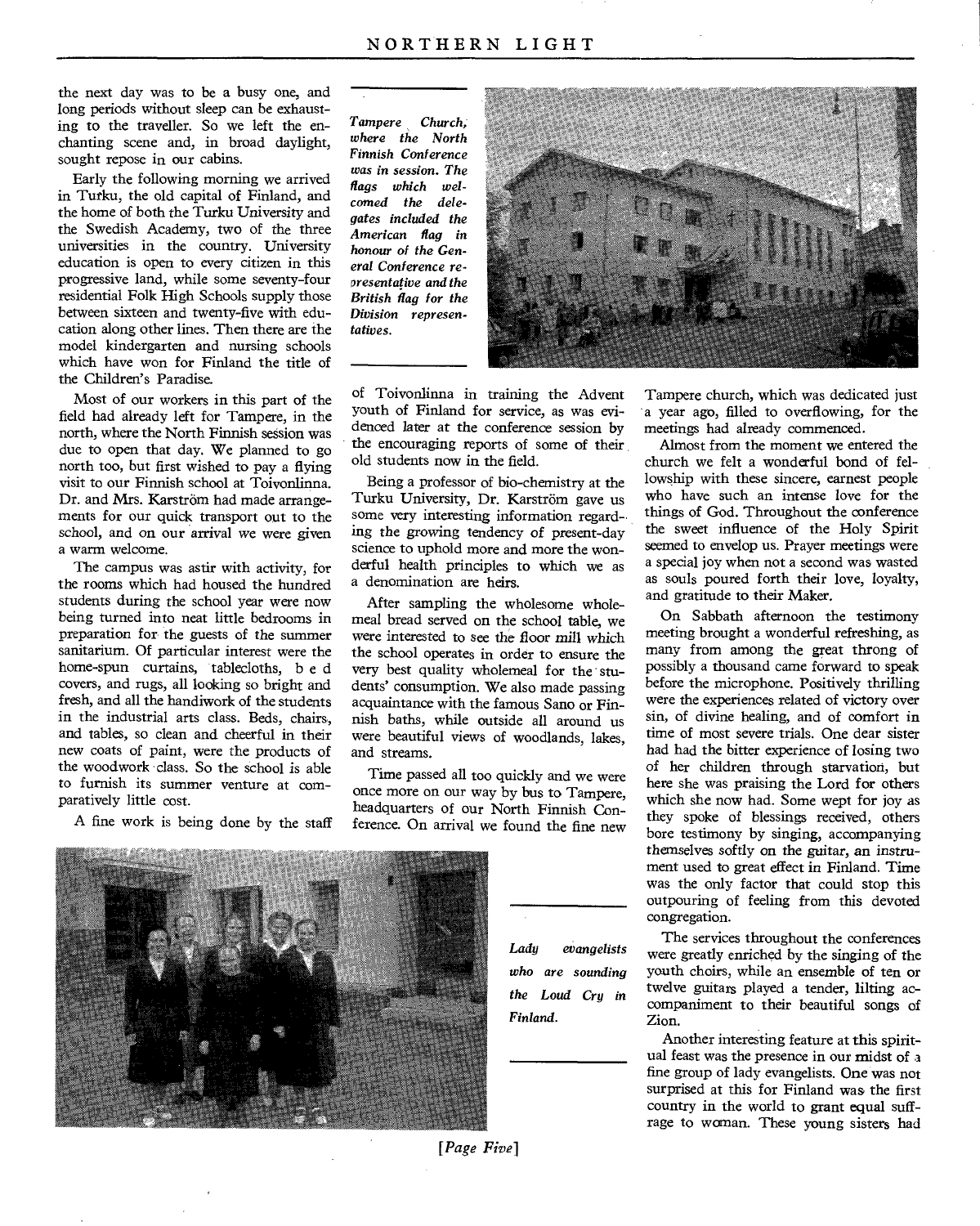been recruited in most cases from our school at Toivonlinna during the war years when the men had been in the army. Their work had proved so successful that the plan was still in operation, even though the men were back at their posts again. Hundreds of souls were rejoicing in the truth as a result of their work, and large churches had been raised up. Many of the candidates who were baptized on the Sabbath were personally conducted to the font by these ladies who had won them to the truth. And then to see these sisters quietly in charge of the evangelistic meetings in the evenings, their watchful, experienced eye ever ready to render the necessary help, whether it be in the arrangement of the rostrum, the comfort of the speaker of the evening, or the many wants of the waiting congregation, such as welcoming the visitors, carrying or leading invalids to vantage seats, and bringing about in general an atmosphere of deep fellowship among the worshippers, capturing their hearts with their winning smiles. I could not but feel a little envious for so many of our capable sisters in other countries, not blessed with this conventional freedom. What were these preachers like? I will tell you—orderly, polite, independent, thorough and co-operative, in addition to being gifted with initiative and entirely lacking in self-consciousness. Their lot was not always an easy one for the destroyer of souls is as ardently at work in Finland as elsewhere, and on occasions their little flock has been ruthlessly wrested from them. May God richly bless these dear sisters as they bravely and tirelessly work for Him in the great harvest field of Finland.

Pastor 0. Peltonen, union departmental secretary, was appointed president of the conference. Many tears were shed as the congregation bade good-bye to Pastor A. Arasola, their beloved leader and out-going president. He had watched their new church being erected and had been instrumental in raising its membership from ninety to about four hundred and fifty during his service there.

Farewells over, we were again on the road south to Helsinki, the capital of Finland. This is a clean, attractive, modern city, having its spotless harbour right in its centre. Their many interesting modern buildings include a fine railway station, a real show building, designed by Eliel Sarrinen, Finland's best known architect. The capital was in full preparation for the Olympic games which were just a few weeks ahead. Finland has many famous sons who

have gained international reputation for her. There are men like Nurmi, the great sportsman, Edelfelt the painter, and Sibelius the composer. While the Finns are neither wealthy nor powerful, yet they do have courage and integrity and a vision which enabled them during their 700 years of domination to show a remarkable power of peaceful resistance to absorption by other peoples. They have been able to take the best from them without in any way losing their own individuality.

The East Finnish Conference convened in the People's Hall under the chairmanship of Pastor Seljavaara, one of our most successful evangelists in Finland. Later in

the session Pastor Arasola was appointed president of this conference, and it was decided that Pastor Seljavaara should engage in evangelism in the old capital of Turku.

A telegram was received from the President of Finland in appreciation of. a telegram of loyalty which had been sent earlier to him by the delegates in session.

We left Finland with our hearts warmed and our spirits cheered and we returned to Stockholm where we collected our car and set out west for the East Norway Conference which was to convene in Oslo<br>on June 17th to 22nd. THE EDITOR. on June 17th to 22nd. *(To be concluded.)* 

 $\frac{1}{\sqrt{2}}$  and to the they speaknot the<br>Y:Y<br>to<br>to this word, it is because there is  $n_0$ light in them,  $I$ sa. $\rm{e_{1.26}}$ 

# **THE BIBLE CONFERENCE**

### By A. Floyd Tarr

T HE influence of the Bible Conference will live long in the lives and service of those who were privileged to attend. For thirteen days we met together in the spacious Sligo church, which seats well over 2,000 people, and listened to messages from denominational leaders, Bible scholars, and leading evangelists. Present from our Division for part or full time were : A. F. Tarr, G. A. Lindsay, W. L. Emmerson, Alf Lohne, P. Voorthuis, G. N. Banks, Gösta Berglund, D. V. Cowin, H. J. Welch and Mrs. Welch, E. Keslake, J. D. Meade and Mrs. Meade.

It was evident from the beginning that much careful study and planning had laid the foundation for the blessings that *we*  were now to enjoy. Every one of the eighty addresses seemed to fill its own appointed niche in a most comprehensive structure All were calculated to unify and energize the church, and to bring spirtual focd and refreshment to our individual souls.

Time and again we were carried back to the early days of the Advent movement, when in an atmosphere of prayer and heart-searching the brethren would spend long periods in study, earnestly seeking the guidance and light they needed in the great task before them.

One of the subjects most deeply appreciated was that presented by Pastor W. H. Branson in a series of three address : The Lord, Our Righteousness. It was good to hear such statements as these : "We are not saved by what we do for God, but wholly and completely by what God does for us." And again: "This message of justification through faith in Christ Jesus, must become the dominating note in all our preaching. Then let us begin now in all earnestness to preach it to our people."

Pastor L. E. Froom, dealing with the topic: The Advent Message Built Upon the Foundation of Many Generations, declared : "We should take our right place in God's planning for these times. This is the hour when we must 'walk about Zion, and round about her : tell the towers thereof. Mark . . . well her bulwarks.'" Psa. 48 : 12, 13.

F. D. Nichol, speaking on: The In-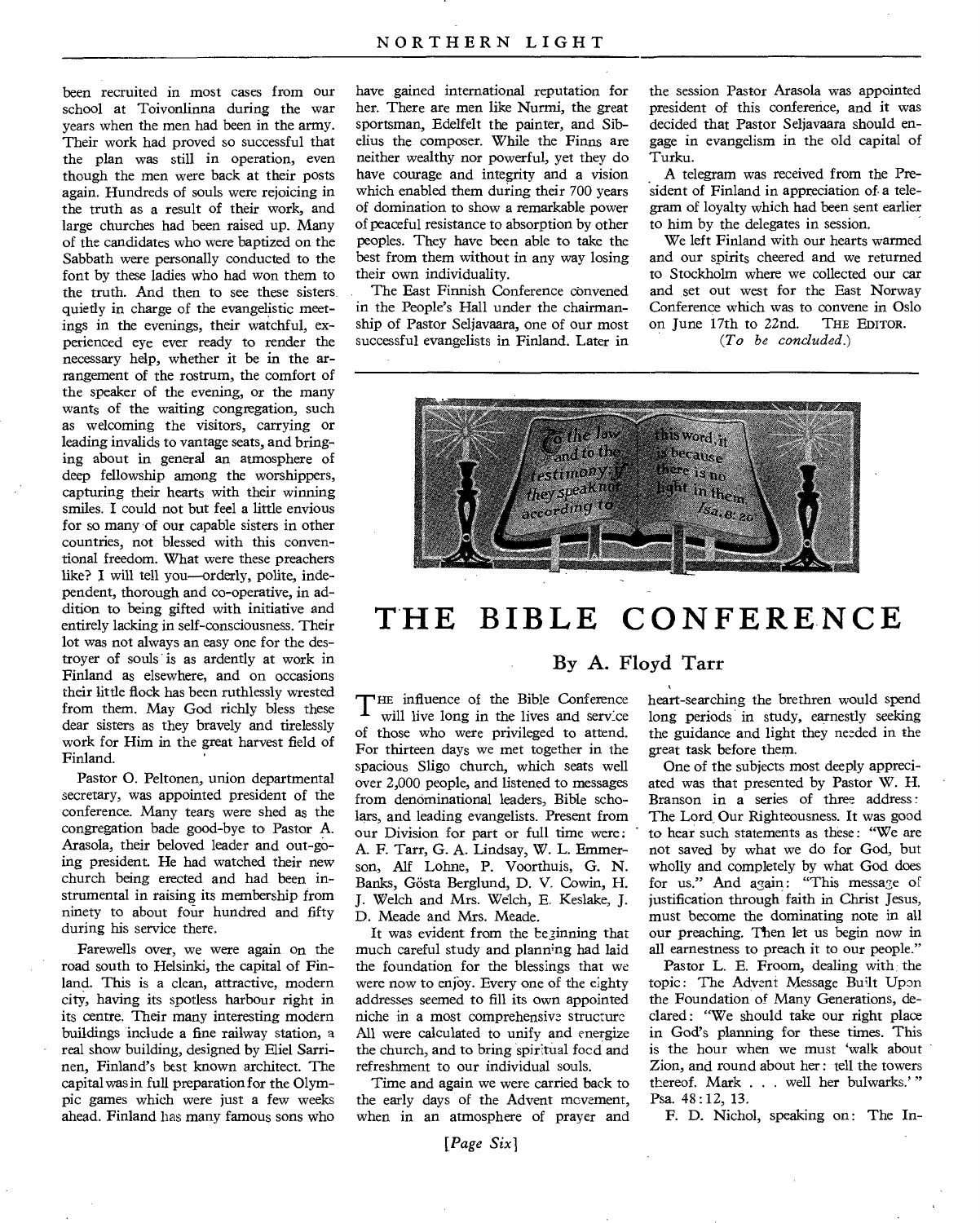creasing Timeliness of the Third Angel's Message, instanced the surprise expressed to him by a Baptist minister on learning that Seventh-day Adventists were not, like other churches, split on the doctrine of Evolution. The minister had inquired how this could possibly be. Brother Nichol had replied : "How could we be split on evolution when every week of every year every Seventh-day Adventist puts aside his work and spends a whole day in thinking of God as Creator?"

Continuing, Brother Nichol admonished: "We should strike hard on that word, 'Everlasting,' as we preach the Gospel. We are no new sect. We are to reaffirm the uniqueness of God's message to men, calling them back to Him who made heaven and earth, whose hour of judgment is come, and whose hand is set to save His people."

M. K. Eckenroth, on : Christ the Centre of All True Preaching, reminded the ministry of the purpose of every sermon : "That we may present every man perfect in Christ Jesus." Col. 1 : 28. And of the words of the Spirit of prophecy, "Let the science of salvation be the burden of every

sermon, the theme of every song."— Gospel *Workers,* page 160.

R. A. Anderson, on: World Evangelism Our Basic Task, reminded us that "while lengthening our material cords we must be sure that we are strengthening our spiritual stakes."

W. E. Read presented a series of addresses on: The Closing Events of the Great Controversy, incorporating some striking thought-provoking material both from the Bible and the Spirit of prophecy on the battle, or "war," of Armageddon.

W. L. Emmerson, from our own Division, gave two very helpful sermons on: Life Only Through Christ, and Dr. W. G. C. Murdoch, three on: The Gospel in Type and Antitype.

But it would be difficult to select for special mention one topic or speaker above another. The conference, from its opening meeting to the very closing moments, was filled with inspiration and blessing for everyone who attended. We return to our homes with a new appreciation of the beauty and verity of our message, and of the all-consuming zeal with which we must proclaim it to others.

# **SPEAKERS AND THEIR TOPICS**

#### TOPIC SPEAKER

| The Advent Message Built Upon the Foundations of Many Generations  L. E. Froom                                |
|---------------------------------------------------------------------------------------------------------------|
|                                                                                                               |
|                                                                                                               |
|                                                                                                               |
|                                                                                                               |
| I. W. McFarland                                                                                               |
|                                                                                                               |
|                                                                                                               |
|                                                                                                               |
|                                                                                                               |
|                                                                                                               |
|                                                                                                               |
|                                                                                                               |
|                                                                                                               |
|                                                                                                               |
| <b>Question Hours</b>                                                                                         |
|                                                                                                               |
| 1000 Annual Accord (1990) Annual Accord (1990) Annual Accord (1990) Annual Accord (1990) Annual Accord (1990) |

# **London Campaign**

#### *(Concluded from back page.)*

into the necessary working out of the plan, and over 4,000 reserved seat tickets were issued for the three meetings. For weeks the British Adventist membership was organized into groups praying for the abundant success of the campaign meetings and yet, when we came to the theatre on Sunday, September 21st, we were hardly prepared for that abundant answer from on high:

The queue of waiting people which began to gather in the early afternoon rapidly lengthened until it spilled over into three streets and in order to help maintain order the London police came to our aid. It is conservatively estimated that nearly six thousand people gathered for the 4.30 meeting, which meant that many thousands had to be disappointed at being unable to gain entrance. But we were happy that the majority chose to stay and wait in the queue for the 6.30 meeting, when the theatre seating 2,500 people was again filled to capacity and yet the crowd was not all inside. When the doors opened for the 8 p.m. meeting, the theatre was filled a third time. It was a very interested audience that listened attentively to the message which Pastor Vandeman presented, and which was beautifully illustrated by coloured films of the heavens.

We are sure that the readers of the NORTHERN LIGHT rejoice with us in this amazing response for the opening meetings. Over two thousand people have asked for reserved seats for next week and even though we are forced to cancel the idea of reserved seats as the crowds were so large, yet it does indicate an astonishing interest in the series being presented.

We send out our greetings to all of our brethren and sisters throughout the Northern European Division and ask that you continue to pray for God's hand to be over this campaign. There are many problems and difficulties but under the blessing of God they can be surmounted, and hundreds of souls won for the Kingdom

From time to time we will send word through these pages of the progress of the campaign, and as we continue to press on with our work in this vast metropolis of London we will not fail to remember you in our prayers—you who are holding aloft the torch of truth in your own home lands. We thank God for these abundant evidences of His intrest in our work, and rededicate ourselves to His service and the finishing of<br>His work. T. J. BRADLEY. T. J. BRADLEY.